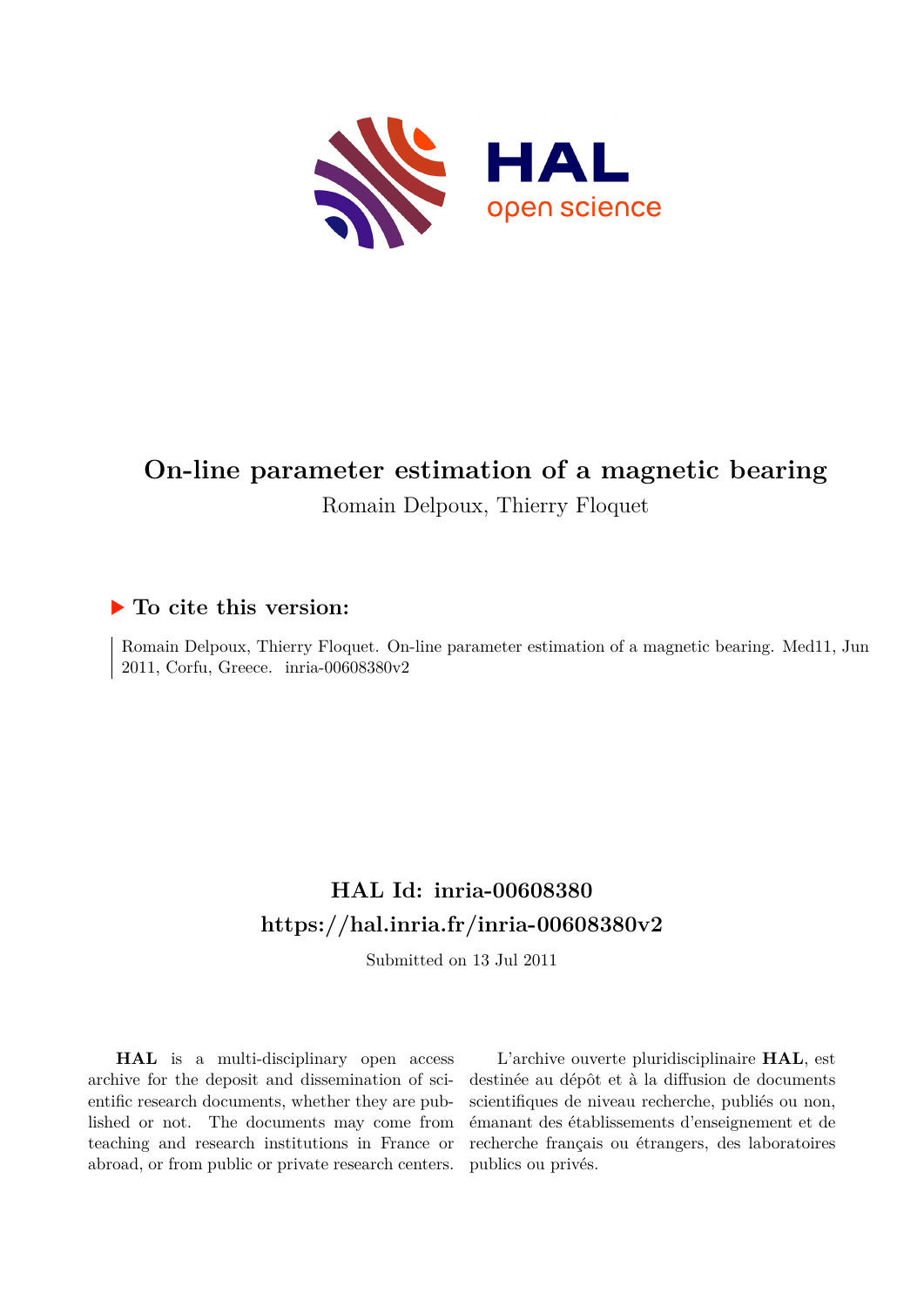# **On-line parameter estimation of a magnetic bearing**

Romain Delpoux and Thierry Floquet

*Abstract***— This article presents a parameter estimation algorithm for a magnetic bearing. Such process are inherently unstable systems with strongly nonlinear dynamics. Here, a simplified model of the magnetic bearing is developed. This enables to obtain a linear expression with respect to the unknown parameters. These parameters are measurable with difficulties, and may slightly vary over time. The expression of the estimates is written as a function of integrals of the inputs and outputs of the system. The simulations and the experiments show a fast and robust on-line identification.**

*Index Terms***— Parameter estimation, Laplace transform, Magnetic bearing.**

#### I. INTRODUCTION

Magnetic bearings can be used for machine tool spindles to produce circular and non-circular holes with high precision. Specially in high speed applications, magnetic bearings won importance. Because they have a contact free suspension, they provide advantages compared to conventional bearings such as no lubrification and no frictions. This improves reliability and performances. There is a real industrial demand for such process which allow non-circular motion of the order of 50 micro-meters. The required precision is really important: Path tracking error must be less than 1 micrometer on circular paths and 3 micro-meters on non-circular ones with a rotation speed up to 1000 rpm.

The magnetic shaft used in our laboratory consists of one electromagnetic radial bearing and two axial bearings. It is similar to the one present in [4]. It is an inherently unstable system where the dynamics are strongly nonlinear. We refer to the work [3], [4], [8], [9], [10] concerning the control of magnetic shaft.

This paper is concerned with the estimation of parameters of the radial bearing using an algebraic approach based on the work of Fliess and Sira-Ramirez [6], [7]. The estimation procedure, given by exact formulas, leads to a non asymptotic convergence. In this approach, it is possible to express the desired parameters as a function of integrals of the measured output and the inputs of the system. This method has already been applied to parameter estimation [11], [13], to abrupt change detection and delays [1], [2], [5], [16] as well as to numerical differentiation [12], [15].

This article is divided into three parts. Section II presents the radial magnetic bearing and introduces problems encountered when identifying parameters. In Section III, expressions for the on-line identification of the desired parameters are developed. Here is treated the on-line estimation of parameters depending on the radial bearing geometry and the materials. The last Section is devoted to simulation and experimental results.

## II. PROBLEM STATEMENT

In this article is presented an approach to estimate parameters of the radial bearing (the axial bearing case will be considered in future work). The parameters that are to be estimated here depend on the geometry and the material of the bearing. The estimation of these parameters is important because such parameters are difficult to calculate and may slightly vary over time.

The rotor is levitating using a three-phase electromagnetic radial bearing, arranged like three coupled "horseshoe magnets" around the rotor (Fig. 1). The three generated current provide three independent control inputs. The mathematical model of the bearing is based on the assumption of a rigid body and leads to decoupled equations for forces. The dynamics equations, under simplifying assumptions, are written as follows:

$$
m\ddot{Y} = F_y \tag{1}
$$

$$
m\ddot{Z} = F_z \tag{2}
$$

where Y and Z represent the coordinates of the center of mass of the rotor in a Cartesian frame (with axes  $y$  et  $z$ ) which is fixed in the space, at a point being considered as the center of the device. The forces  $F_y$  and  $F_z$  represent the resulting forces applied in directions  $y$  et  $z$ , respectively. The rotor has a mass m. The resultant forces in the plan  $(y - z)$ are given by the superposition of the forces generated by the



Fig. 1. Sketch of the three-phase radial bearing

This work was supported by Nord-Pas de Calais Regional Council and FEDER through the Contrat de Projets Etat Region (CPER) 2007-2013.

R. Delpoux and T. Floquet are with the Laboratoire d'Automatique, Génie Informatique et Signal (CNRS FRE 3303), École Centrale de Lille, 59651 Villeneuve d'Ascq cedex, France and Team Non-A, INRIA Lille-Nord Europe, France. romain.delpoux@ec-lille.fr and thierry.floquet@ec-lille.fr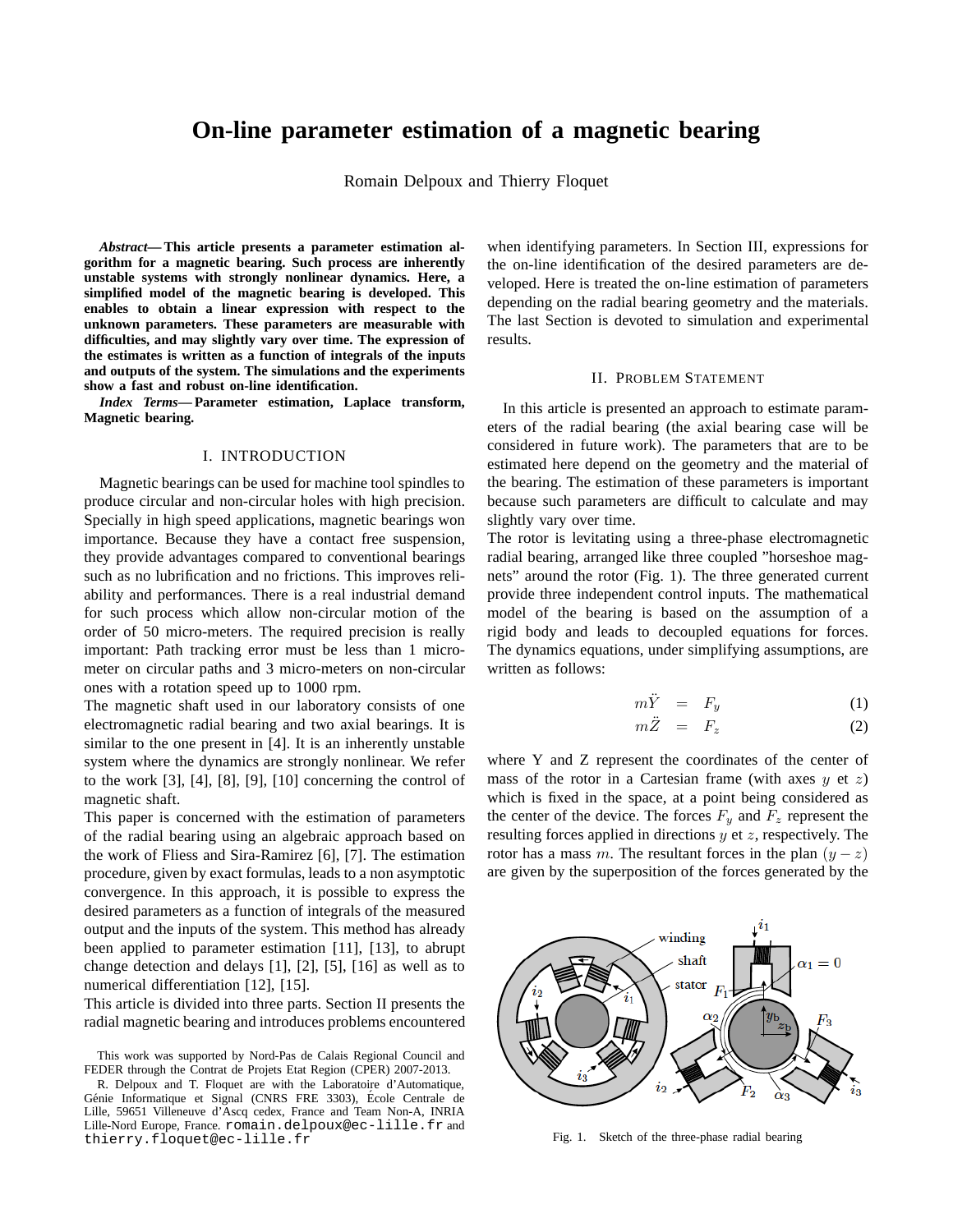magnets:

$$
\begin{pmatrix} F_y \\ F_z \end{pmatrix} = \begin{pmatrix} \sin \alpha_1 & \sin \alpha_2 & \sin \alpha_3 \\ \cos \alpha_1 & \cos \alpha_2 & \cos \alpha_3 \end{pmatrix} \begin{pmatrix} F_1 \\ F_2 \\ F_3 \end{pmatrix}
$$
 (3)

The angles that appear in (3) are presented Fig. 1. Individually, the magnetic forces can be modeled by  $(k \in \{1, 2, 3\})$ 

$$
F_k = \lambda_k \frac{i_k^2}{\left(s - \left(\begin{array}{c} \sin \alpha_k \\ \cos \alpha_k \end{array}\right)^T \left(\begin{array}{c} Y_b \\ Z_b \end{array}\right)\right)^2} \tag{4}
$$

where  $Y_b$  and  $Z_b$  are the positions in the bearing plan. s is the nominal air gap and  $\lambda_k$  are parameters depending on the geometry and the materials of the bearing. They will be estimated on-line.

**Calculating control currents:** The reference currents are obtained from the desired forces. In order to simplify the notations, we assume that the bearing is symmetric, i.e.  $\alpha_1 =$  $\pi$ ,  $\alpha_2 = -\frac{\pi}{3}$  and  $\alpha_3 = \frac{\pi}{3}$ . In each of the models detailed above, we obtain a couple of independent forces for each bearing plan. Define  $F_1$  such that:

$$
F_1 = \begin{cases} F_0 & \text{if } F_z \ge \frac{|F_y|}{\sqrt{3}} \\ F_0 - \frac{|F_y|}{\sqrt{3}} + F_z & \text{else} \end{cases} \tag{5}
$$

With  $F_0 \geq 0$  arbitrarily chosen, the two remaining forces are obtained from the model (3):

$$
F_2 = F_1 + \frac{F_y}{\sqrt{3}} + F_z
$$

$$
F_3 = F_1 - \frac{F_y}{\sqrt{3}} + F_z
$$

Then the currents are calculated from the desired magnetic forces using relation (4).

The above equations reflect the dynamics of the unperturbed model. Model simplifications in (1)-(2) and modeling errors (e.g. due to incorrect relationship between the input currents  $i<sub>*</sub>$  and the corresponding forces  $F<sub>*</sub>$ ) are assumed to have the same effect than perturbations.

The rotor rotation is also a perturbation source with harmonic components. When the rotor moves along an ellipsoid trajectory, the positions in the directions  $y$  et  $z$  are sinusoidal functions. A significant error in the relation between the currents and the forces can also change sinusoidally.

Therefore, the perturbations must be rejected in the  $\lambda_i$ estimation algorithm (or must be estimated in order to be compensated in the control).

The perturbed model can be written as:

$$
m\ddot{Y} = F_y + p_y(t) \tag{6}
$$

$$
m\ddot{Z} = F_z + p_z(t) \tag{7}
$$

where  $p_*(t)$  represent the perturbations on each axis. Using equation  $(6)$ ,  $(7)$ ,  $(3)$  and  $(4)$ , we obtain a relationship of the form:

$$
\ddot{Y} = \sum_{k=1}^{3} \lambda_k u_{y,k} + \frac{p_y(t)}{m}
$$
 (8)

$$
\ddot{Z} = \sum_{k=1}^{3} \lambda_k u_{z,k} + \frac{p_z(t)}{m}
$$
 (9)

with 
$$
u_{y,k} = \frac{\sin(\alpha_k) i_k^2}{m \left(s - \left(\frac{\sin \alpha_k}{\cos \alpha_k}\right)^T \left(\frac{Y_b}{Z_b}\right)\right)^2}
$$
  
and  $u_{z,k} = \frac{\cos(\alpha_k) i_k^2}{m \left(s - \left(\frac{\sin \alpha_k}{\cos \alpha_k}\right)^T \left(\frac{Y_b}{Z_b}\right)\right)^2}$ 

These two equations depend on the measured inputs and the accelerations in the plan. The parameters  $\lambda_k$  are the parameters to be estimated from measurements  $Y$  and  $Z$  and despite the perturbations. They may be difficult to compute. The identification of magnetic bearings is usually slow to be implemented and is often made off-line. In the next Section, we will develop expressions for the identification leading to an on-line, fast and robust estimation of these parameters.

## III. ALGEBRAIC APPROACH

# *A. Estimation of*  $\lambda_k$  *parameters*

It will be shown in this Section, that the three parameters  $\lambda_1$ ,  $\lambda_2$  and  $\lambda_3$  can be estimated using equation (9). Indeed, using an algebraic approach for this system, it is possible to express the parameters  $\lambda_k$  as a function of the measured outputs and the inputs only. In order to simplify the computations, it is assumed that the perturbations are constant. We will see in the next paragraph how to deal with non constant perturbations.

Consider the Laplace transform of (9) :

$$
s^{2}Z(s) - sZ(0) - \dot{Z}(0) = \lambda_{1}U_{Z,1}(s) + \lambda_{2}U_{Z,2}(s) + \lambda_{3}U_{Z,3}(s) + \frac{a}{s}
$$
\n
$$
(1\overset{\circ}{0})
$$

and multiply  $(10)$  by  $s$ :

$$
s^{3}Z(s) - s^{2}Z(0) - s\dot{Z}(0) =
$$
  
\n
$$
\lambda_{1}sU_{Z,1}(s) + \lambda_{2}sU_{Z,2}(s) + \lambda_{3}sU_{Z,3}(s) + a
$$
\n(11)

Derive three times with respect to  $s$  to cancel the initial conditions and the perturbations:

$$
6Z(s) + 18s\frac{d}{ds}(Z(s)) + 9s^2\frac{d^2}{ds^2}(Z(s)) + s^3\frac{d^3}{ds^3}(Z(s))
$$
  
\n
$$
= \lambda_1 \left(3\frac{d^2}{ds^2}(U_{Z,1}(s)) + s\frac{d^3}{ds^3}(U_{Z,1}(s))\right)
$$
  
\n
$$
+ \lambda_2 \left(3\frac{d^2}{ds^2}(U_{Z,2}(s)) + s\frac{d^3}{ds^3}(U_{Z,2}(s))\right)
$$
  
\n
$$
+ \lambda_3 \left(3\frac{d^2}{ds^2}(U_{Z,3}(s)) + s\frac{d^3}{ds^3}(U_{Z,3}(s))\right)
$$
\n(12)

We remind that differentiation with respect to  $s$  in the operational domain results in a multiplication by  $-t$  in the time domain. The multiplication by  $s$  in the operational domain leads to the derivation in the time domain. The application of the linear estimator (12) is then not convenient. Derivation amplify the high frequency and then the noise contribution. A simple solution is to make the estimator proper. We simply divide (12) by  $s<sup>4</sup>$  in order to cancel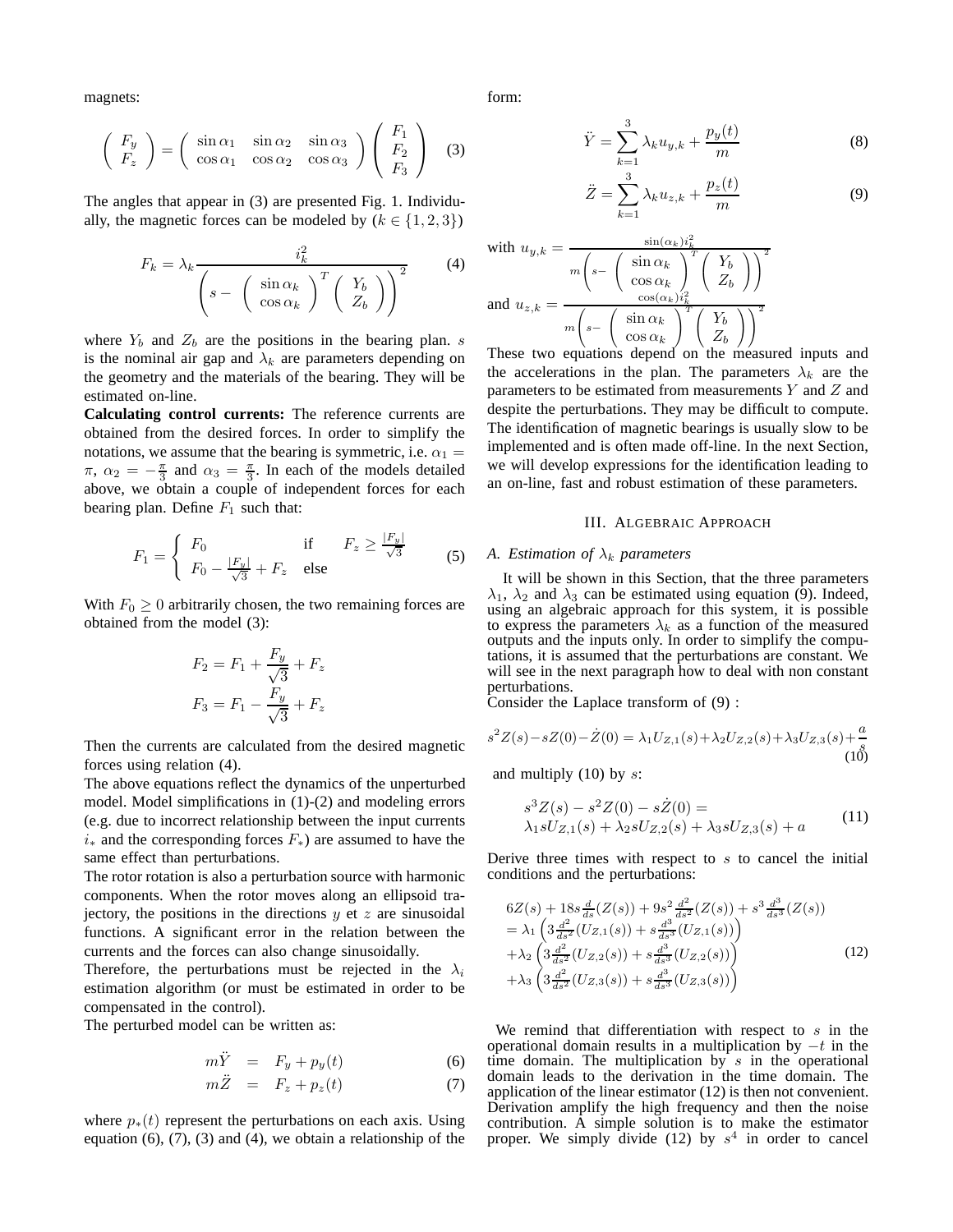the derivation terms and obtain a relationship with integral operators:

$$
6s^{-4}Z(s) + 18s^{-3} \frac{d}{ds}(Z(s)) + 9s^{-2} \frac{d^2}{ds^2}(Z(s)) + s^{-1} \frac{d^3}{ds^3}(Z(s))
$$
  
\n
$$
= \lambda_1 \left(3s^{-4} \frac{d^2}{ds^2}(U_{Z,1}(s)) + s^{-3} \frac{d^3}{ds^3}(U_{Z,1}(s))\right)
$$
  
\n
$$
+ \lambda_2 \left(3s^{-4} \frac{d^2}{ds^2}(U_{Z,2}(s)) + s^{-3} \frac{d^3}{ds^3}(U_{Z,2}(s))\right)
$$
  
\n
$$
+ \lambda_3 \left(3s^{-4} \frac{d^2}{ds^2}(U_{Z,3}(s)) + s^{-3} \frac{d^3}{ds^3}(U_{Z,3}(s))\right)
$$
  
\n
$$
(13)
$$

To return to the time domain, compute the inverse Laplace transform and apply the following formula:

$$
\int_0^t \int_0^{t_{k-1}} \dots \int_0^{t_1} x(\tau) d\tau dt_1 \dots dt_{k-1} = \frac{1}{(k-1)!} \int_0^t (t-\tau)^{k-1} x(\tau) d\tau
$$
\n(14)

One gets:

$$
\int_{0}^{t} \left[ \frac{6}{3!} (t-\tau)^3 - \frac{18}{2} (t-\tau)^2 \tau + 9(t-\tau) \tau^2 - \tau^3 \right] Z(\tau) d\tau \n= \lambda_1 \left( \int_{0}^{t} \left[ \frac{3}{3!} (t-\tau)^3 \tau^2 - \frac{1}{2} (t-\tau)^2 \tau^3 \right] u_{Z,1}(\tau) d\tau \right) \n+ \lambda_2 \left( \int_{0}^{t} \left[ \frac{3}{3!} (t-\tau)^3 \tau^2 - \frac{1}{2} (t-\tau)^2 \tau^3 \right] u_{Z,2}(\tau) d\tau \right) \n+ \lambda_3 \left( \int_{0}^{t} \left[ \frac{3}{3!} (t-\tau)^3 \tau^2 - \frac{1}{2} (t-\tau)^2 \tau^3 \right] u_{Z,3}(\tau) d\tau \right)
$$
\n(15)

The previous equation depends on the integrals of the measured outputs and inputs. However, there is three unknown parameters for one equation. Then, we have to generate two more equations in order to have the same number of equations than unknowns. To obtain a second equation, take equation (11) but differentiating it four times with respect to s and apply the same manipulations as before. We obtain:

$$
\int_{0}^{t} \left[ -\frac{24}{3!} (t-\tau)^3 \tau + \frac{36}{2} (t-\tau)^2 \tau^2 - 12(t-\tau) \tau^3 + \tau^4 \right] Z(\tau) d\tau \n= \lambda_1 \left( \int_{0}^{t} \left[ -\frac{4}{3!} (t-\tau)^3 \tau^3 + \frac{1}{2} (t-\tau)^2 \tau^4 \right] u_{Z,1}(\tau) d\tau \right) \n+ \lambda_2 \left( \int_{0}^{t} \left[ -\frac{4}{3!} (t-\tau)^3 \tau^3 + \frac{1}{2} (t-\tau)^2 \tau^4 \right] u_{Z,2}(\tau) d\tau \right) \n+ \lambda_3 \left( \int_{0}^{t} \left[ -\frac{4}{3!} (t-\tau)^3 \tau^3 + \frac{1}{2} (t-\tau)^2 \tau^4 \right] u_{Z,3}(\tau) d\tau \right)
$$
\n(16)

The last equation is obtained, from equation (11) but differentiating it five times with respect to s. One gets:

$$
\int_{0}^{t} \left[ \frac{60}{3!} (t-\tau)^{3} \tau^{2} - \frac{60}{2} (t-\tau)^{2} \tau^{3} + 15(t-\tau) \tau^{4} - \tau^{5} \right] Z(\tau) d\tau
$$
\n
$$
= \lambda_{1} \left( \int_{0}^{t} \left[ \frac{5}{3!} (t-\tau)^{3} \tau^{4} - \frac{1}{2} (t-\tau)^{2} \tau^{5} \right] u_{Z,1}(\tau) d\tau \right)
$$
\n
$$
+ \lambda_{2} \left( \int_{0}^{t} \left[ \frac{5}{3!} (t-\tau)^{3} \tau^{4} - \frac{1}{2} (t-\tau)^{2} \tau^{5} \right] u_{Z,2}(\tau) d\tau \right)
$$
\n
$$
+ \lambda_{3} \left( \int_{0}^{t} \left[ \frac{5}{3!} (t-\tau)^{3} \tau^{4} - \frac{1}{2} (t-\tau)^{2} \tau^{5} \right] u_{Z,3}(\tau) d\tau \right)
$$
\n(17)

Define the parameter vector:  $\Lambda = \begin{bmatrix} \lambda_1 & \lambda_2 & \lambda_3 \end{bmatrix}^T$ . Equations  $(15)$ ,  $(16)$  and  $(17)$  allow to obtain the expressions of the estimate of the parameters  $\hat{\lambda}_1$ ,  $\hat{\lambda}_2$  et  $\hat{\lambda}_3$ :

$$
D(t)\hat{\Lambda} = N(t) \tag{18}
$$

with the matrices  $D(t) \in \mathbb{R}^{3 \times 3}$  et  $N(t) \in \mathbb{R}^{3 \times 1}$ . If  $D(t)$  is invertible, one gets:

$$
\begin{bmatrix} \hat{\lambda}_1\\ \hat{\lambda}_2\\ \hat{\lambda}_3 \end{bmatrix} = D(t)^{-1}N(t) \tag{19}
$$

*Remark 1:* Note that at time  $t = 0$ , the matrices and vectors used to compute the estimations are null. The parameters are then undetermined. Therefore, the formula has to be calculated, not at the time  $t = 0$ , but at a later time,  $t = \epsilon$  with  $\epsilon > 0$  and small.

Thus the parameter vector is estimated as follows :

$$
\hat{\Lambda} = \begin{cases}\n\text{ arbitrary} & \text{for} \quad t \in [0, \epsilon[ \\
D(t)^{-1}N(t) & \text{for} \quad t \in [\epsilon, \infty[ \end{cases}
$$

# *B. Implementation*

In the previous paragraph, it was assumed that the perturbations were constant. Nevertheless, this is physically not realistic. It has been seen in Section II that there are two different perturbation sources.

The first perturbation source, due to simplifications and modeling error, can be considered as a constant if the signals are integrating over a small sliding window. So far, the integrals have been computed over an interval  $[0, t]$ . However integrating over a short time interval  $[0, T_f]$  ( $T_f$  represents the window length), we can consider that the perturbations are constant. Finally we\_use a change of variable to reduce the estimation interval  $\mathcal{I}_0^{T_f} = [0, T_f]$  to  $[0, 1]$ .  $N(t)$  and  $D(t)$ can be rewritten as:

$$
N(t) = \left[ \int_0^1 g_{z,i}(\tau) Z(\tau) d\tau \right]_{1 \le i \le 3}
$$

and

$$
D(t) = \left[ \int_0^1 g_{u_{z,i}}(\tau) U_{Z,j}(\tau) d\tau \right]_{1 \le i \le 3, 1 \le j \le 3}
$$

with

$$
g_{z,1}(\tau) = \left[\frac{6}{3!}(1-\tau)^3 - \frac{18}{2}(1-\tau)^2\tau + 9(1-\tau)\tau^2 - \tau^3\right]T_f^3
$$
  
\n
$$
g_{z,2}(\tau) = \left[-\frac{24}{3!}(1-\tau)^3\tau + \frac{36}{2}(1-\tau)^2\tau^2 - 12(1-\tau)\tau^3 + \tau^4\right]T_f^4
$$
  
\n
$$
g_{z,3}(\tau) = \left[\frac{60}{3!}(1-\tau)^3\tau^2 - \frac{60}{2}(1-\tau)^2\tau^3 + 15(1-\tau)\tau^5 - \tau^5\right]T_f^5
$$
  
\n
$$
g_{u_{z,1}}(\tau) = \left[\frac{3}{3!}(1-\tau)^3\tau^2 - \frac{1}{2}(1-\tau)^2\tau^3\right]T_f^5
$$
  
\n
$$
g_{u_{z,2}}(\tau) = \left[-\frac{4}{3!}(1-\tau)^3\tau^3 + \frac{1}{2}(1-\tau)^2\tau^4\right]T_f^6
$$
  
\n
$$
g_{u_{z,3}}(\tau) = \left[\frac{5}{3!}(1-\tau)^3\tau^4 - \frac{1}{2}(1-\tau)^2\tau^5\right]T_f^7
$$

Using the trapezoidal method, the integrals are obtained from the output of a classical FIR filter. To reject the harmonic perturbations with frequencies close to rotational speed, the resulting numerator and denominator of each estimated parameters are filtered using a low-pass filter. The filter used is similar to the one presented in [14] :

$$
\hat{\lambda}_{i,f}(t) = \frac{F(s)n(t)}{F(s)d(t)}
$$
\n(20)

where  $F(s) = \frac{\omega_n^2}{s^2 + 2\zeta \omega_n + \omega_n^2}$ . Experimental results are shown in the next Section.

### IV. RESULTS

Simulation and experimental results are presented in this section. The numerical simulations are carried out in order to show the performances of the algorithm. Finally, we give the estimation results on the real process.

The parameters are the rotor mass  $m = 6.7(kq)$  and the nominal air gap  $s = 5.10^{-4}(m)$ . The control is realized as a cascade, with a current controller in the inner loop and a position controller in the outer loop. The inner loop can be characterised by a control based on the electrical model of the bearing coils. The outer is based on the rigid body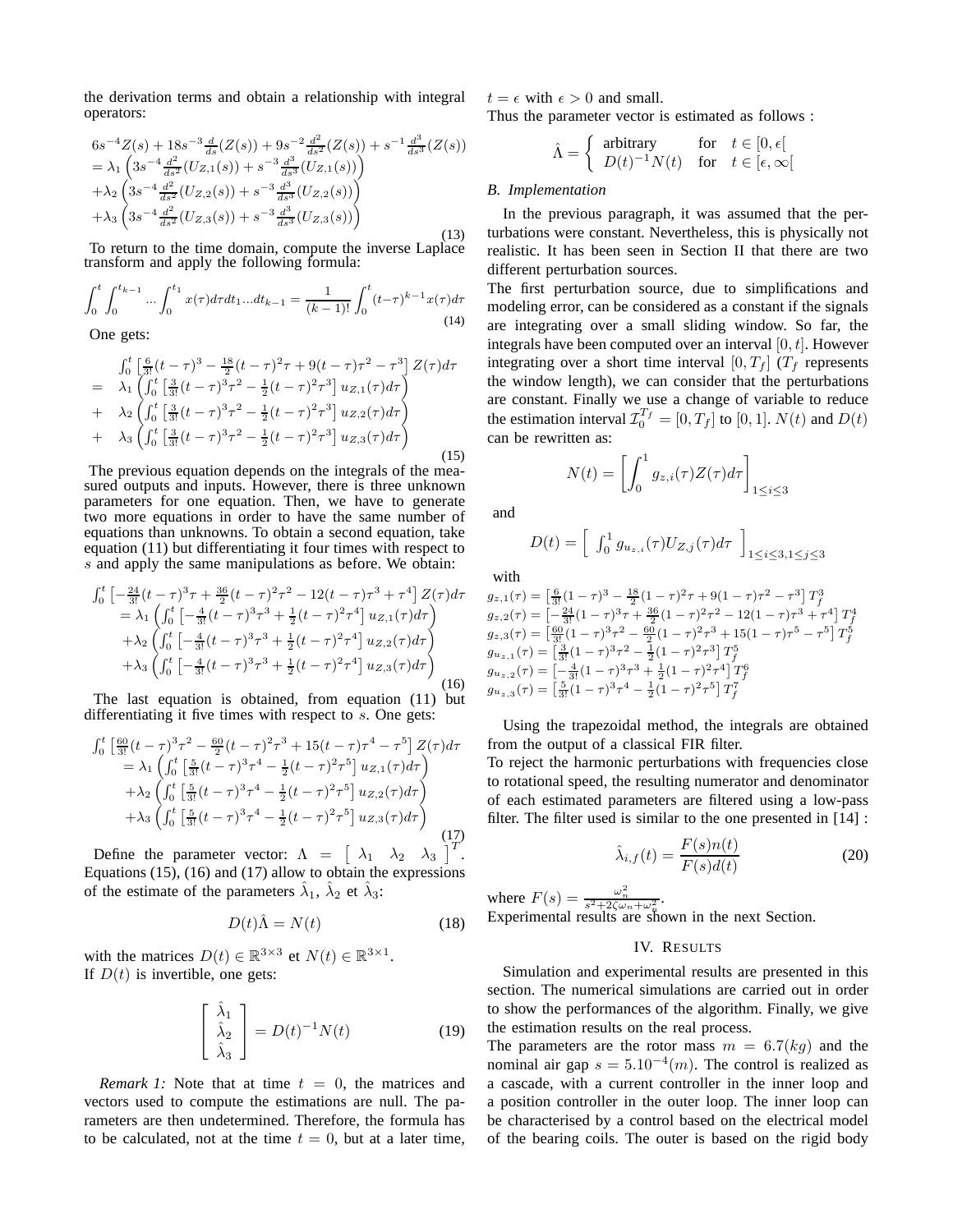

Fig. 2. Parameter estimation without noise

mechanical model (6)-(7). The chosen control design is a flatness based trajectory tracking control, as described in [10]. The reference trajectory is an elliptic one where  $Y^* =$  $r_Y \cos(\omega t)$  and  $Z^* = r_Z \sin(\omega t)$  with  $r_Y = 30.10^{-6}(m)$ and  $r_Z = 70.10^{-6}(m)$ . The shaft is rotating with an angular velocity of about 3000 rpm, i.e.  $\omega = 50 \cdot 2\pi (rad/s)$ .

The estimator is implemented in a discretized way with a sampling frequency of  $1.10^{-4}(s)$ . The choice of the window length is not straightforward. The window has to be sufficiently long to cancel the noise but not too long to keep the assumption on the constant perturbation true. The experience shows that a window  $T_f = 0.02s$  gives good results. The initial value of  $\lambda_{k,0}$  is set arbitrarily. The filter  $F(s)$  is chosen with  $\zeta = 0.707$  and  $w_n = 15 \frac{rad}{s}$ .

At the beginning of the experiment, the controller uses the initial and arbitrary  $\lambda_{k,0}$  from  $t = 0$  to  $t = t_e$ ,  $t_e$  being the convergence time of the algorithm. The estimator, connected in parallel to the system, estimates the parameters  $\hat{\lambda}_k$  in real time on the interval  $(\epsilon, t_e)$ . As soon as the estimations have converged to constant values, the initial values  $\lambda_{k,0}$  are replaced by the estimated ones.



Fig. 4. Magnetic bearing test-bench

#### *A. Simulation Results*

In the simulations, the real values of the parameters  $\lambda_k$  are chosen as  $\lambda_1 = 1.8 \cdot 10^{-6}$ ,  $\lambda_2 = 2 \cdot 0 \cdot 10^{-6}$ ,  $\lambda_1 = 2 \cdot 2 \cdot 10^{-6}$ . The initial value of the estimation is  $\lambda_{k,0} = 4.0.10^{-6}$ . To estimate the parameters, we choose sinusoidal perturbations with non zero mean value to be close to the real perturbations.

Fig. 2 presents the parameters estimation. In this figure, it can be seen that the three parameters converge to the desired value in less than 0.1 second with  $\hat{\lambda}_1 = 1.786.10^{-6}$ ,  $\hat{\lambda}_2 = 2.072.10^{-6}$  and  $\hat{\lambda}_3 = 2.199.10^{-6}$ . It represents an error less that 3.5%. Fig. 3 depicts the trajectory tracking evolution of the z-axis only (the y-axis is similar). The estimated parameters are updated after 0.2 seconds. Before identification, the position errors are already small. However, the perturbations estimation is far from the real perturbation. It reflects the modeling errors. After parameters update, the position error is slightly decreased while the perturbation error is considerably decrease. The model is more correct, and the observed perturbation is close to the real one.

#### *B. Experimental Results*

In this Section, the experimental results are presented. The test-bench is shown Fig. 4. The computer hardware on the



Fig. 3. Trajectory tracking evolution of z axe



Fig. 5. Control Currents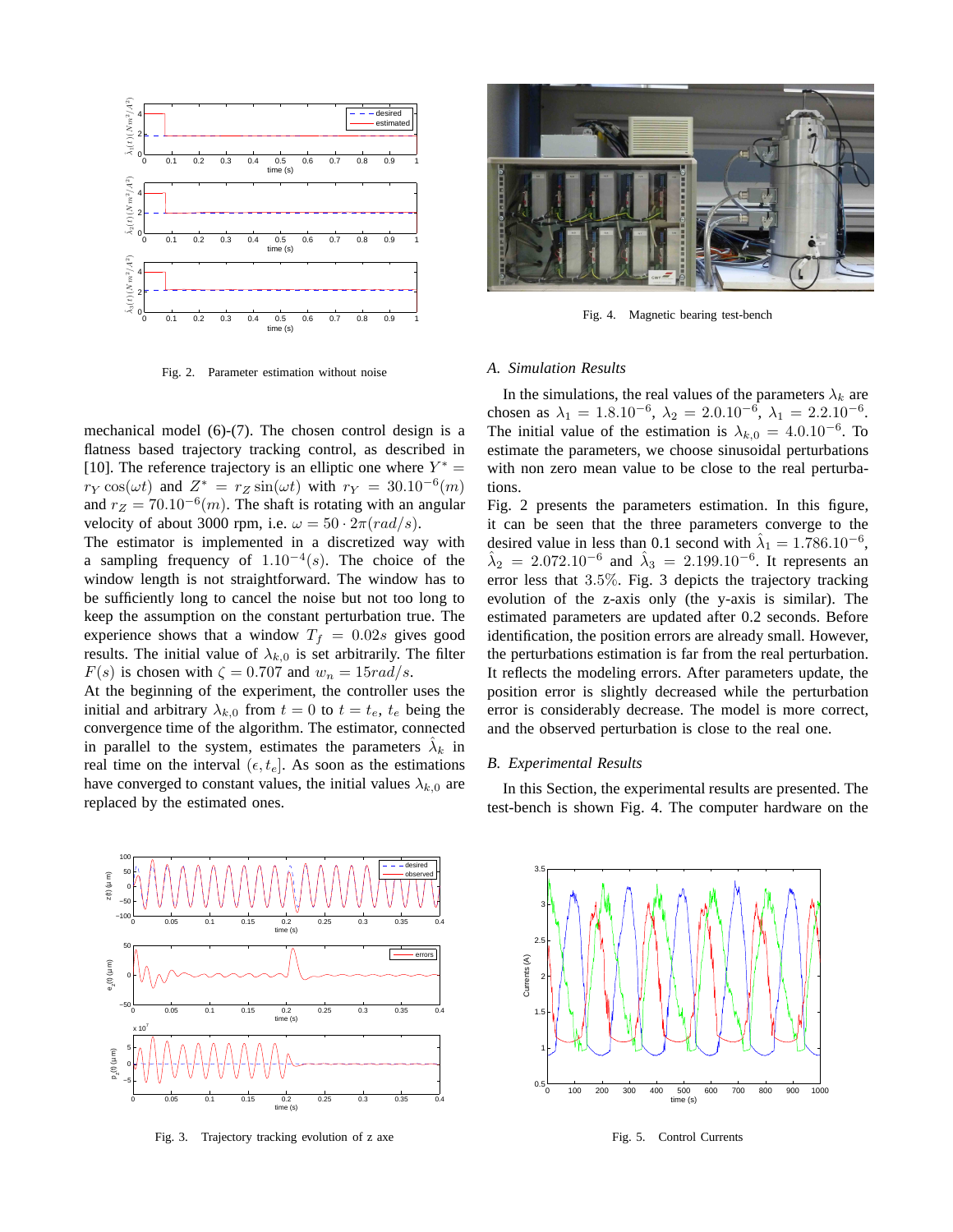

Fig. 6. Experimental estimation of the parameters

test-bench is a dSpace 1103. The control law is implemented in C and linked to the mechanical unit through Control Desk software. All currents are generated by 3 Dc brush amplifiers that serve as three independent control inputs (Fig. 5).

When the experiment starts, one does not have precise knowledge of  $\lambda_k$ . As in the simulations, the parameters are set arbitrarily equal to  $4.0.10^{-6} (Nm^2/A^2)$ . The estimation algorithm starts at the beginning of the experiment. Fig. 6 shows that after 0.2 seconds, the parameters have converged. Indeed, one obtains three constant values for the parameters  $(\hat{\lambda}_1 = 2.53.10^{-6}, \, \hat{\lambda}_2 = 2.04.10^{-6} \text{ and } \hat{\lambda}_1 = 2.42.10^{-6}).$ 

In order to check estimation accuracy of the parameters, we observe the trajectories and the perturbations before and after estimation. Fig. 7 and 8 show the evolution of the  $y$ and z axes before identification while Fig. 9 and 10 show the evolution after identification. Similarly to the simulation results, the most obvious result is on the perturbations. An estimate of the latter is obtained using the perturbation observer given in [10]. The amplitude of the perturbations is



Fig. 7. Trajectory tracking evaluation on the  $y$  axe before identification



Fig. 8. Trajectory tracking evaluation on the z axe before identification

at least three times smaller after identification than before and leads to a significant reduction of the modeling uncertainties. Concerning the trajectories tracking and their errors, the improvement is less sensitive. Looking at the errors, it can be seen that the positions errors are slightly lower when the parameters are well estimated and more regular. The behavior is not really different, but this is not surprising. Indeed, the designed control law compensate for the perturbations which are themselves estimated by an observer. Estimating the perturbation, the observer takes in consideration the modelling error. Finally the last plots (Fig. 11 and 12) gives an idea of the shape of the hole before and after identification.

### V. CONCLUSIONS AND FUTURE WORKS

In this article, it has been presented an estimator able to evaluate in a fast way and simultaneously several unknown parameters of a radial magnetic bearing. This system is strongly nonlinear and unstable. The performances of this algorithm show good experimental results. Indeed, the estimation is robust, the estimation error is low in spite of noise



Fig. 9. Trajectory tracking evaluation on the  $y$  axe after identification